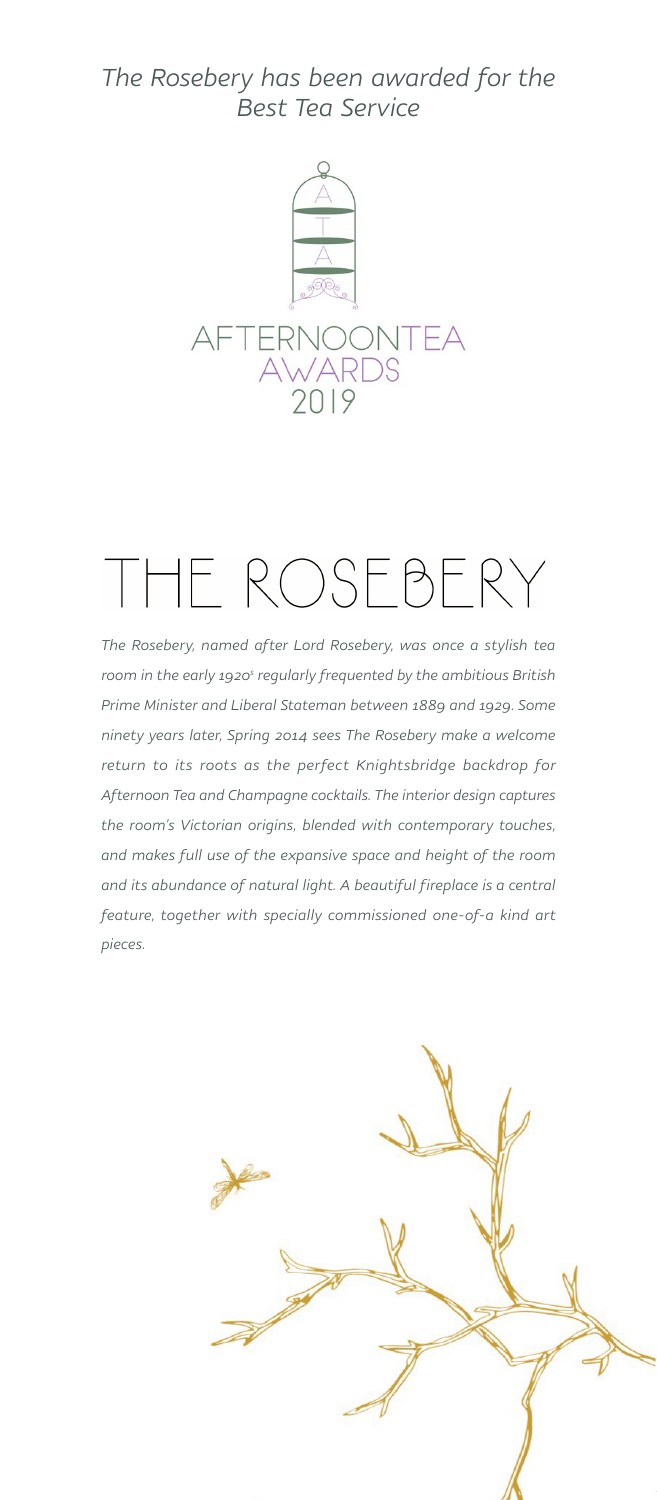Sunrise from East to West through the Mandarin Oriental properties

The inspiration for this Afternoon Tea came from one of the most beautiful moments in my life. A picture imprinted on my brain forever, the sunrise after climbing Mount Fuji one of the most iconic symbols of Japan (the land of the rising sun). It was at that exact moment in time all I could think of was where the sun was going to shine on next and it was this thought that sparked the inspiration for these pastries.

Tina Severn - Pastry Sous Chef

AFTERNOON TEA £56

*Please note all prices are per person* 

#### CHAMPAGNE AFTERNOON TEA 125 ml

*With one glass of Ruinart Blanc de Blancs* supplement £14<br>With one glass of Ruinart Rosé supplement £18 *With one glass of Ruinart Rosé With one glass of 2008 Billecart - Salmon supplement £24*

#### ALSATIAN GRAND CRU WINE AFTERNOON TEA SUPPLEMENT £17

*A selection of three wines from the Schlumberger Domaines, Alsace wine region*

*Riesling, Grand Cru Saering 2014, 75ml with sandwiches Gewürztraminer, Grand Cru Kessler 2014, 75ml with scones Pinot Gris, Grand Cru Kitterle 2010, 75ml with pastries*

#### BEER AFTERNOON TEA SUPPLEMENT £14

*A selection of three beer varieties from England and Austria*

*Stiegl Goldbräu, 330 ml with sandwiches Partizan Porter, 330 ml with scones Tynt Meadow, 330 ml with pastries*

#### SAKE AFTERNOON TEA SUPPLEMENT £19

*A selection of three different sakes*

*Akitabare "Shunsetsu" Honjozo (Spring Snow), 50 ml with sandwiches Dewazakura "Oka" Ginjo (Cherry Bouquet), 50 ml with scones Ume No Yado - Aragoshi Umeshu, 50 ml with pastries*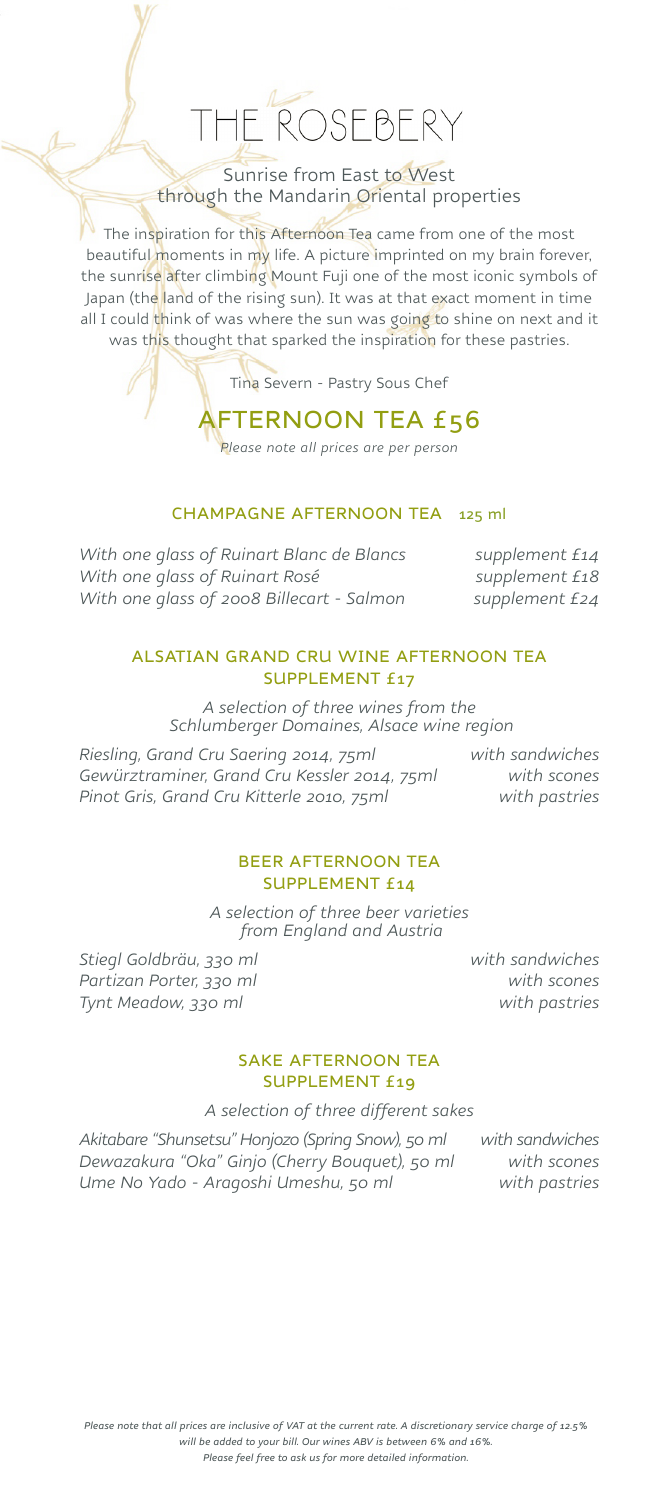#### **SANDWICHES**

*Roasted chicken shawarma, pickled turnip with lettuce Finest Cotswold egg with black truffle Confit tuna, spring onion, piquillo pepper, green olives with oregano Teriyaki salmon, asparagus with pickled ginger Portland crab, wasabi tobiko, crayfish, miso, coriander with yuzu Braised beef, watercress with horseradish*

#### FRESHLY BAKED RAISINS & PLAIN SCONES

*Accompanied by Devonshire clotted cream, strawberry jam, rose petal jelly and lemon curd*

#### HAND-MADE PASTRIES

*Tokyo Chesnut and yuzu mousse on almond sponge*

> *Bangkok Coconut and mango sticky rice*

> > *Paris Apple tarte Tatin*

*London Sticky toffee pudding*

*New York Raspberry rhubarb cheesecake*

#### MIGNARDISES

*Pastry Chef Paul Thieblemont*

*We shall be delighted to assist you with detailed allergen information regarding all dishes and drinks on our menus. Kindly note that our dishes are not produced in an entirely allergen free environment. Although every care is taken during preparation all crab rolls/sandwiches may contain traces of shell.*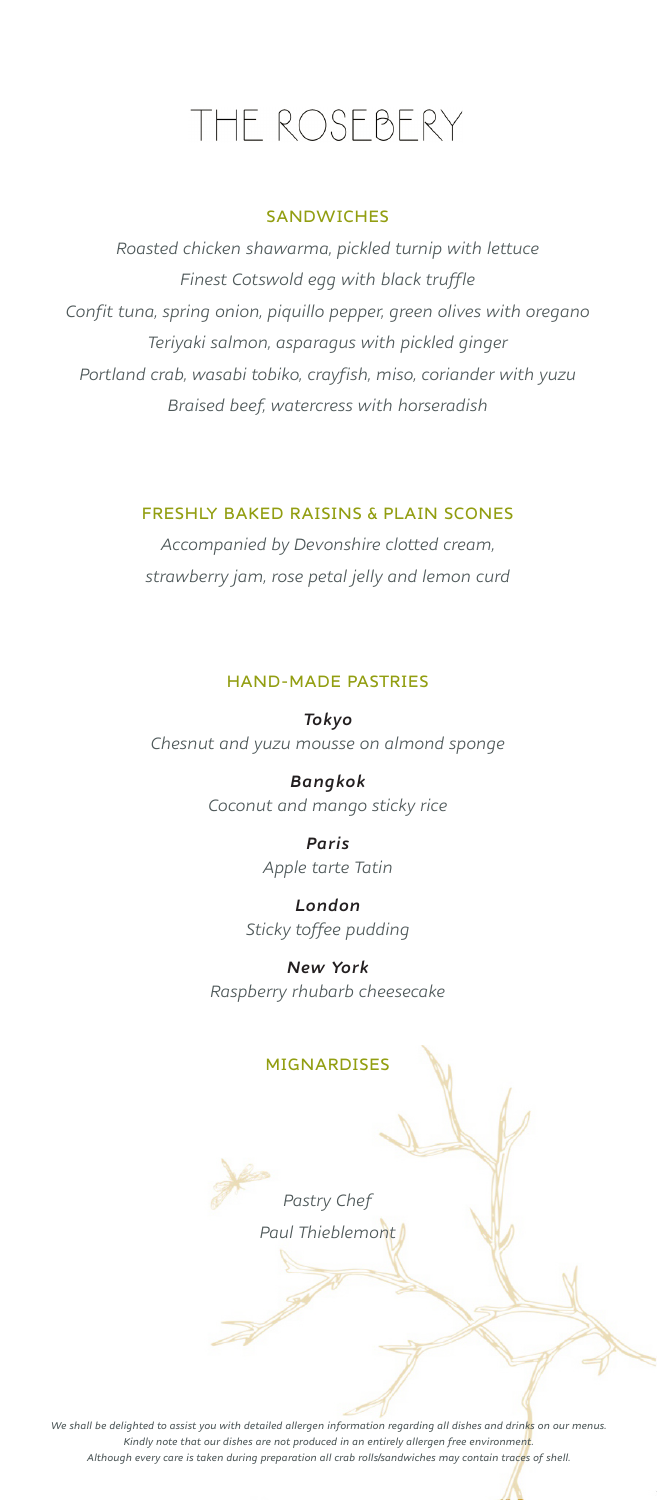# ROSFBERY

OUR TEAS ARE BREWED IN A TRADITIONAL EASTERN WAY ENSURING WE GIVE THE TEA LEAVES TIME TO RELEASE THEIR TRUE FLAVOURS

## AUTUMN TEA SELECTION

#### *TOKYO*

*Sakura green cherry Dragonwell green tea, sakura leaves*

#### *BANGKOK*

*Gardens of Perfect Brightness Phoenix 2008 Puerh tea, chrysanthemum, osmanthus, jasmie, rose buds*

#### *PARIS*

*Pomme d'Alishan Alishan oolong tea, osmanthus, apple*

#### *LONDON*

*Hot spiced white chocolate White chocolate, milk, cardamom, cinnamon*

#### *NEW YORK*

*Hojicha roasted pumpkin latte £2.00 supplement Hoijcha green tea, pumpkin, oat milk, nutmeg*

### RARE & LIMITED

*Wakoucha Japanese Black tea £2.00 supplement (Canton Tea) Sweet medium bodied with hints of sea salt Wazuka, Japan*

#### *Aged white tea £3.00 supplement*

*(Mei Leaf) Sweet and mellow with notes of blanched almonds Fujian, China*

#### *Lao Man E old tree Gushu 2017 £4.00 supplement*

*(Mei Leaf) Sheng (Raw); mellow, fruity Lao Man E, Yunnan; China*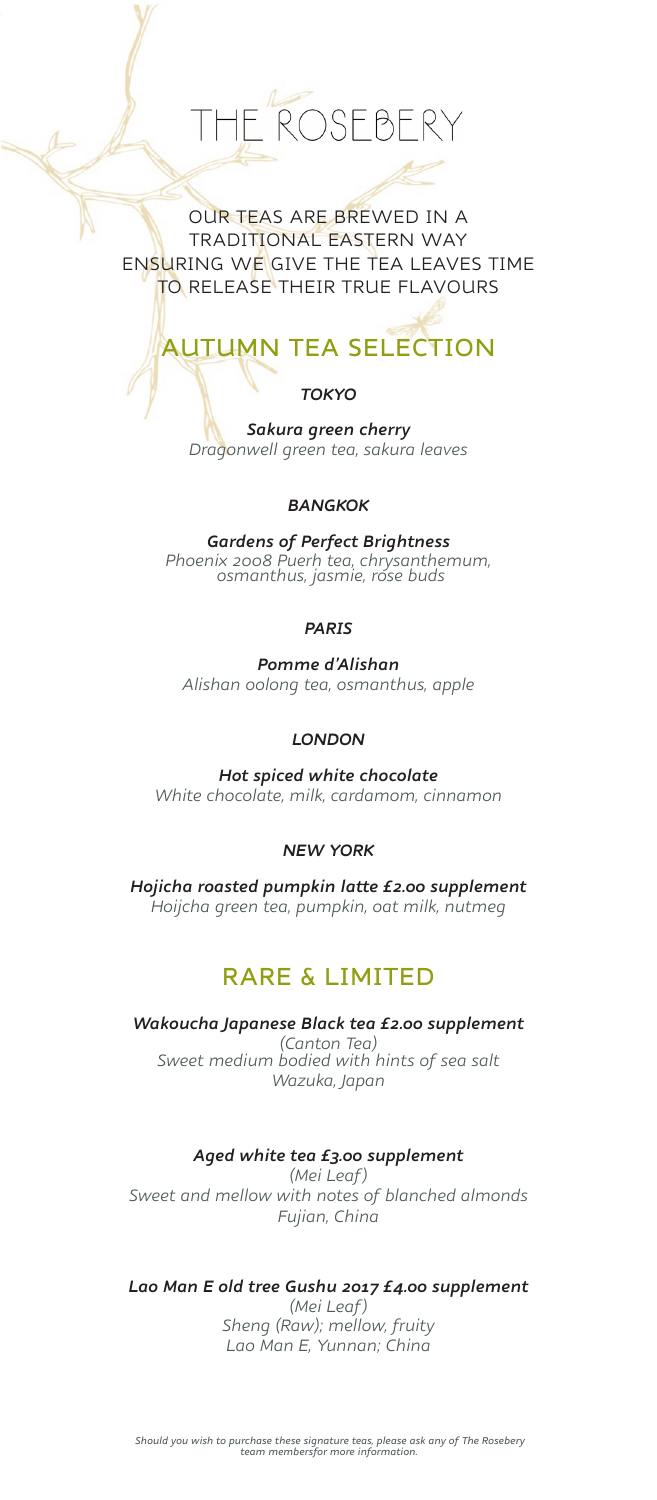# THE ROSEBERY<br>FINE TEAS

#### WHITE TEA

#### *White Peony*

*(Mei Leaf) Floral, nutty Taimu, Fujian, China 1 or 3 infusions*

#### *Apricot White*

*(Canton Tea) Fruity, floral China 1 infusion*

#### *Sticky Rice £3.50 supplement*

*(Canton Tea) Silver needles Laos, China*

#### GREEN TEA

#### *Matcha £10 supplement*

*(Canton Tea) Traditionally brewed Full-bodied, sweet, vegetal Uji, Japan*

#### *Kabuse Sencha*

*(Canton Tea) Sweet, creamy, grassy Wazuka, Kyoto, Japan*

#### *Organic Genmaicha*

*(Canton Tea) Grassy Sencha, toasted brown rice Wazuka, Japan 1 or 2 infusions*

#### *Hojicha*

*(Canton Tea) Roasted, sweet Wazuka, Japan 1 or 2 infusions*

#### *Dragonwell*

*(Canton Tea) Floral, mild chesnut Long Jing, Zhejiang, China 1 or 2 infusions*

#### *Jasmine Pearls*

*(Canton Tea) Sweet, floral Yunnan and Guangxi; China 1 or 2 infusions*

#### YELLOW TEA

#### *Amber Mountain*

*(Mei Leaf) Sweet, grassy Anhui, China 1 or 2 infusions*

#### *All of the above are included in The Rosebery Afternoon Tea.*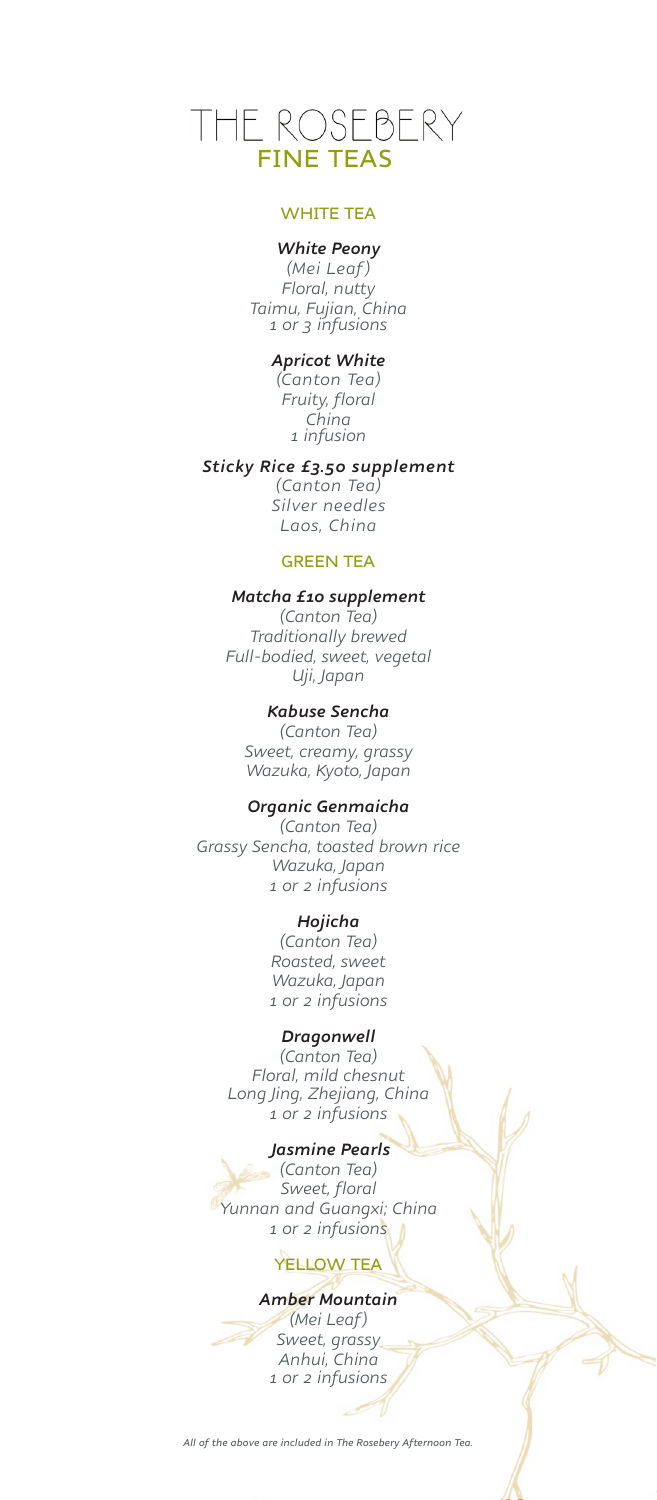# $= \beta F$ BLACK TEA

#### *Breakfast Blend*

*(Canton Tea) Malty, fig, cocoa Kenya, Rwanda, India, China 1 infusion*

## *Afternoon Blend -try with lemon verbena-*

*(Canton Tea) Light, honey, malty Yunnan, Anhui, Fujian; China 1 infusion* 

#### BLACK TEA-Scented

#### *Earl Grey (Canton Tea) Black tea, natural bergamot oil China, India, Italy 1 infusion*

#### *Mango Black*

*(Canton Tea) Black tea, mango, Yunnan, China 1 infusion*

#### *Chocolate Vanilla (Canton Tea) Black tea, cocoa nibs, vanilla India, China, Madgascar, Peru*

*1 infusion*

#### BLACK TEA-Single Estate

#### *Darjeeling First Flush*

*(Canton Tea) Light, savoury, floral Subarna Garden, India 1 infusion* 

#### *Darjeeling Second Flush*

*(Canton Tea) Fruity, nutty Namring Garden, India 1 infusion*

#### *Assam Second Flush*

*(Canton Tea) Malty, caramel Assam, India 1 infusion*

#### *Lapsang Souchong*

*(Canton Tea) Smoked leaves over pine wood Tong Mu Village, Fujian, China 1 or 3 infusions*

#### BLACK TEA-Caffeine Free

#### *English Breakfast Decaffeinated*

*(Canton Tea) Oak, malty Uva District, Sri Lanka 1 infusion*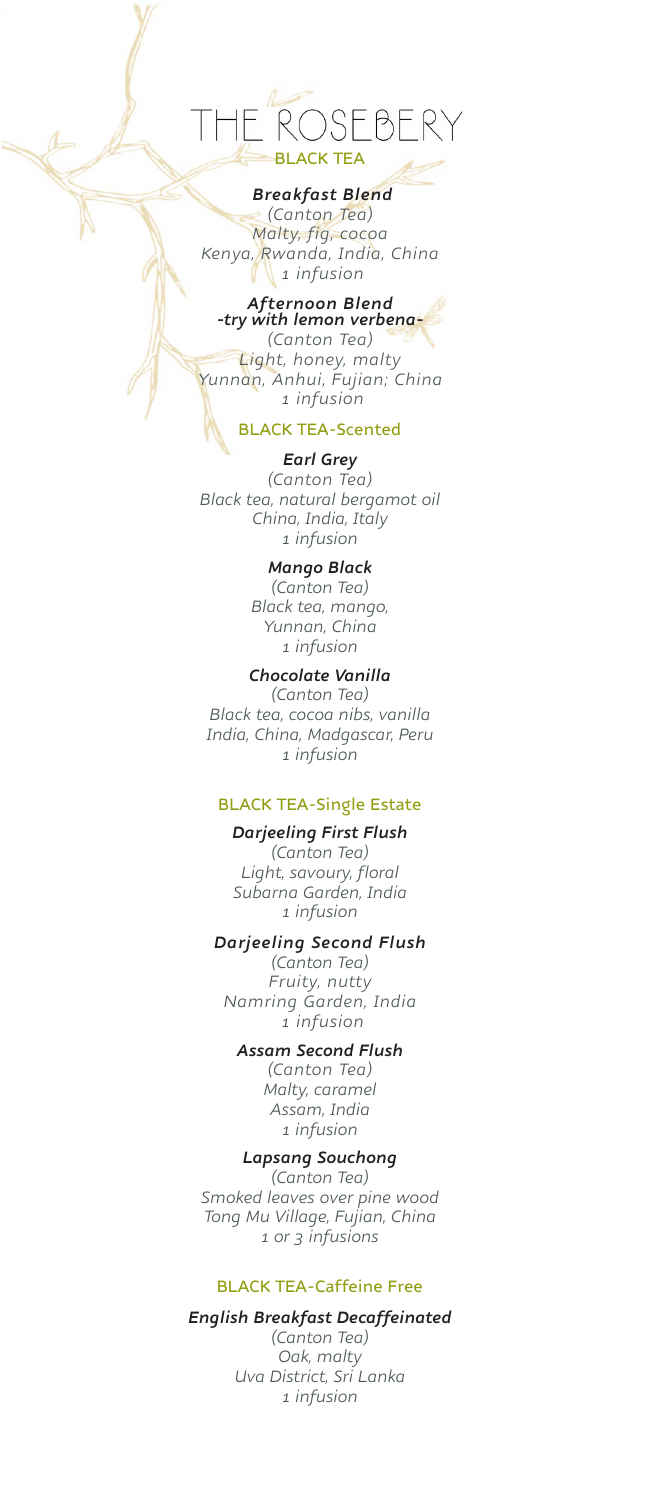#### OOLONG TEA

#### *Alishan*

*(Mei Leaf) Milky, grassy Alishan, Taiwan 1 or 3 infusions*

#### *Mi Lan Xiang (Dan Cong)*

*(Canton Tea) Fruity, mineral Roasted Phoenix tea Guangdong, China 1 or 3 infusions* 

#### *Roasted Jin Xuan*

*(Mei Leaf) Nutty, creamy Alishan, Taiwan 1 or 3 infusions*

#### *Sour Sap Tieguanyin £5.50 supplement*

*(Mei Leaf) Floral, sweet Rolled Style Green Oolong Fujian, China*

#### *Oriental Beauty £5.50 supplement*

*(Mei Leaf) Sweet, fruity Bai Hao, Dark Oolong Nantou, Taiwan*

#### *Da Hong Pao £7.50 supplement*

*(Canton Tea) Mineral, sweet, honey, vegetal Yan Cha, Wuyi Oolong Fujian, China*

#### PUER TEA

#### *Mini Tuo Cha 2012*

*(Canton Tea) Sheng (Raw); tobacco, bold, earthy Licang, Yunnan, China 1 or 3 infusions*

#### *Phoenix 2008*

*(Mei Leaf) Shu (Cooked); woody, vegetal, leather Yunnan, China 1 or 3 infusions*

#### *Lao Man E old tree Gushu 2017 £4.00 supplement*

*(Mei Leaf) Sheng (Raw); mellow, fruity Lao Man E, Yunnan; China*

Â

*All of the above are included in The Rosebery Afternoon Tea.*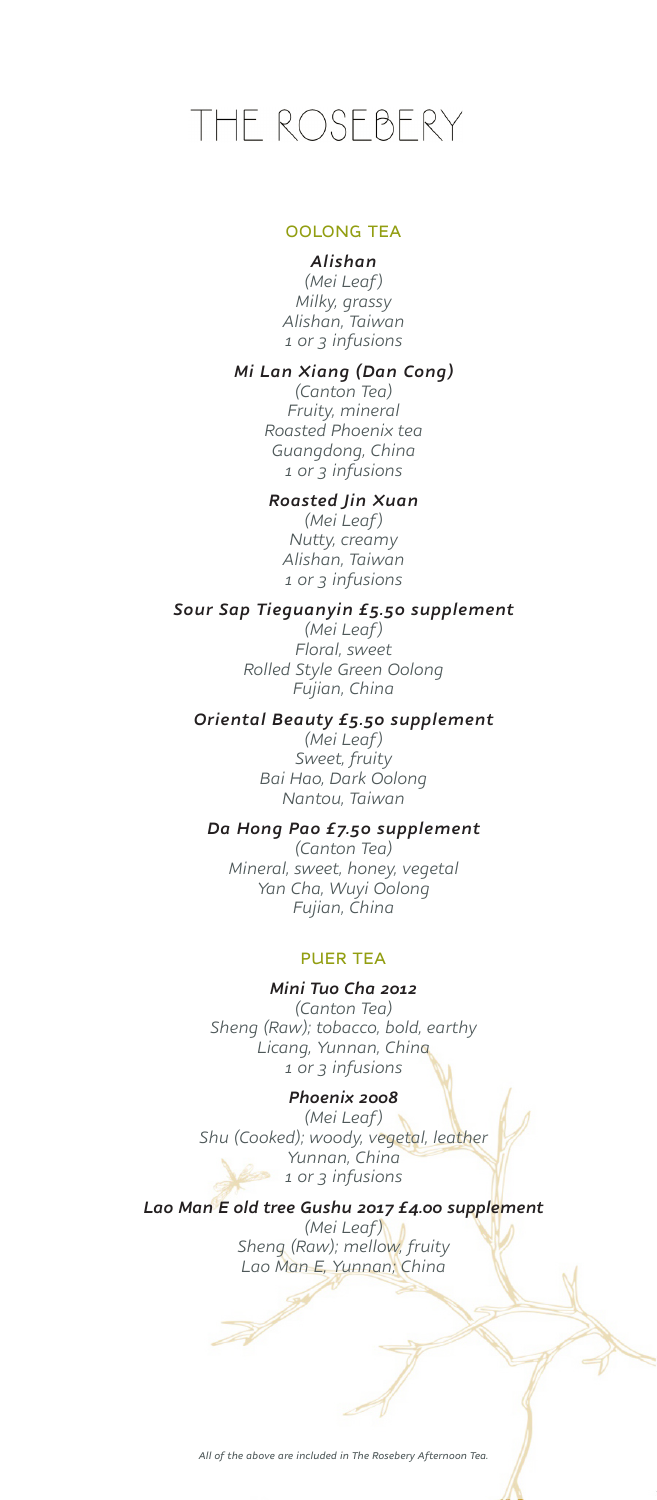#### **COFFEES**

Enjoy our blends or create a flavoured coffee by adding vanilla bourbon extract

*Espresso*

*Double espresso*

*Americano*

*Latte*

*Espresso macchiato*

*Cappuccino*

*Drip filter coffee*

*French press coffee*

## BARISTA SPECIALS

*Matcha shot - £2 supplement (Canton Tea) Concentrated matcha, full bodied, sweet, vegetal Uji, Japan*

> *Matcha latte - £2 supplement (Canton Tea) Matcha made with almond milk*

*Karak tea - £2 supplement Blended black tea with cinnamon, cloves cardamom, pepper, condensed milk*

### TISANES

Enjoy our blends or create your own infusion

*Four beautea*

*(My Tea Time) Rose, jasmine, osmanthus and chrysanthemum*

*Revitazest (My Tea Time) Lemongrass, ginger and mandarin zest*

#### *Sweet berry*

*(My Tea Time) Goji berries, blueberries, Blackberries, red dates, mandarin zest*

#### *Rosebuds*

*Lemon verbena Chamomile Chrysanthemum Jasmine flowers Osmanthus flowers Goji berries Red dates Mandarin zest Lemongrass Dandelion root Peppermint Ginger*

*All of the above are included in The Rosebery Afternoon Tea.*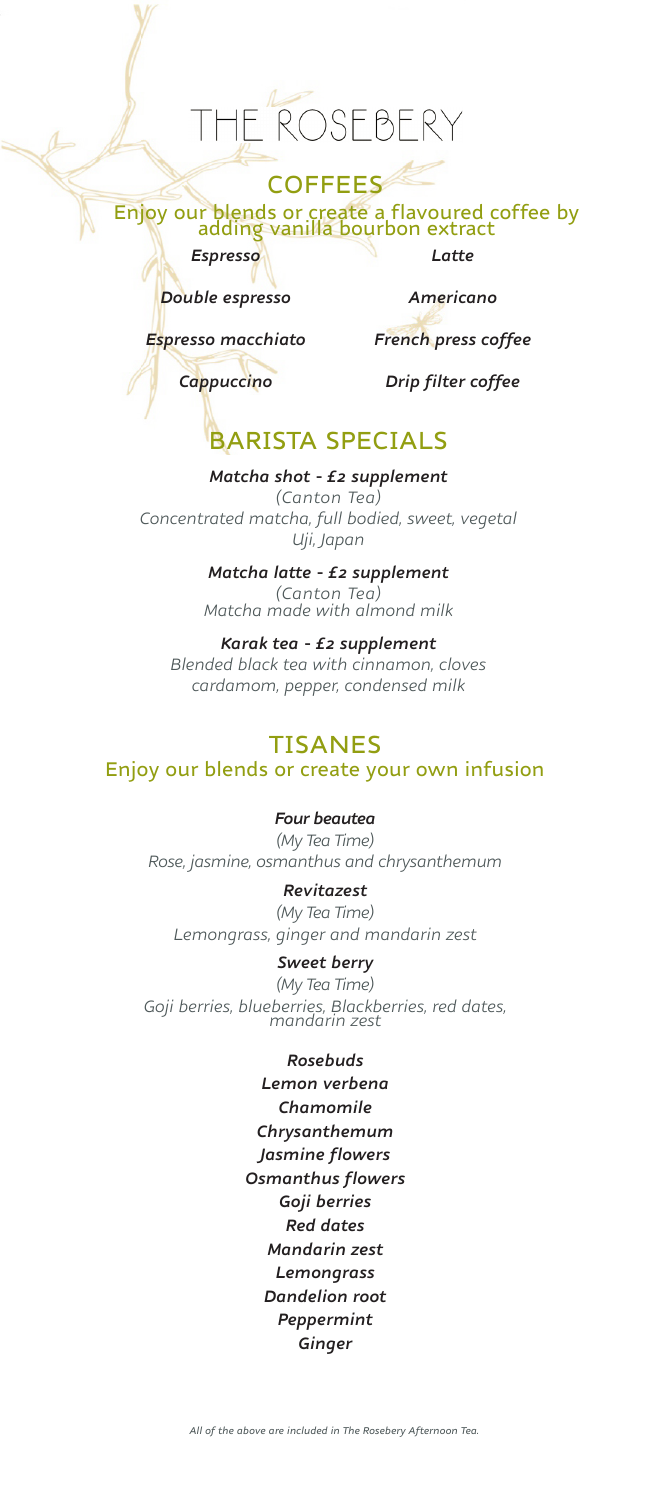#### NON-ALCOHOLIC COCKTAILS £12.00

*Perla Lychee, peach and orange*

*Mango Tango Mango, apple and passionfruit*

*Lèvres Raspberry, rose and orange*

*Lady Rose Apple, pineapple, rose and mint*

*Virgin Mojito Fresh lime, mint and apple*

*Virgin Mary Tomato, celery and lemon*

*Shirley Temple Pomegranate and lemonade*

### CLASSIC COCKTAILS £18.00

*Negroni Mancino rosso, campari and bombay gin*

*Dark and stormy Gosling rum, lime, ginger beer and angostura bitters*

*Martinez Bol's genever, mancino rosso, orange bitters, maraschino and orange curacao*

> *Shakerato Campari and orange bitters*

*Harvey wallbanger Snow queen vodka, galliano and fresh orange juice*

*Margarita Corralejo blanco tequila, cointreau and lime*

*Please note that all prices are inclusive of VAT at the current rate. A discretionary service charge of 12.5% will be added to your bill. Our cocktails ABV is between 6% and 16%. Please feel free to ask us for more detailed information.*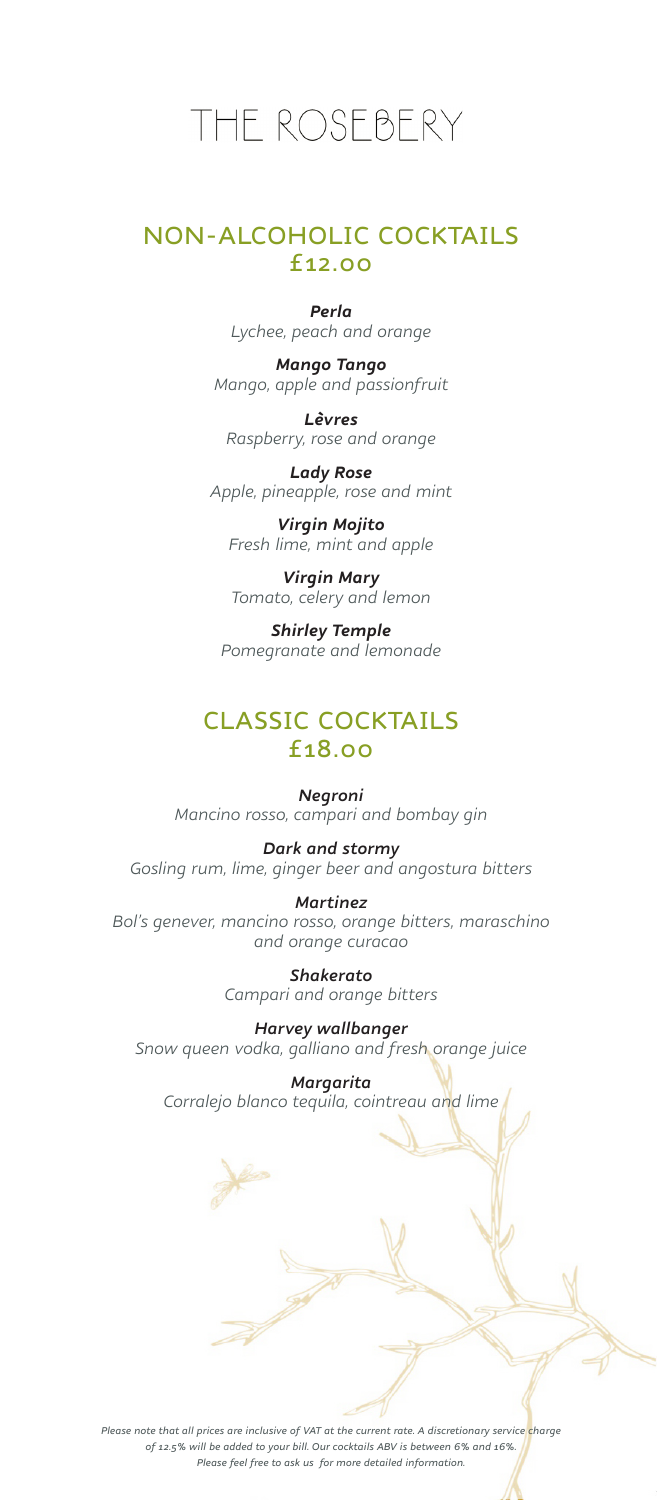| CHAMPAGNE BY THE GLASS 125 ml   |        |
|---------------------------------|--------|
| Moët & Chandon, Brut Impérial   | £17.00 |
| Ruinart Blanc de Blancs Brut NV | f22.00 |
| <b>Ruinart Rosé Brut NV</b>     | £25.00 |
| 2008 Billecart - Salmon         | £35.00 |

# CHAMPAGNE BY THE BOTTLE

| <b>NON VINTAGE</b>               |         |
|----------------------------------|---------|
| Palmer & Co Brut Réserve Brut    | £79.00  |
| Moët & Chandon, Brut Impérial    | £85.00  |
| Thiénot Brut                     | £89.00  |
| Bruno Paillard Brut Premier Cru  | £95.00  |
| Perrier-Jouët Grand Brut         | £105.00 |
| Veuve Clicquot Yellow Label Brut | £105.00 |
| Taittinger Brut Réserve          | £109.00 |
| Louis Roederer Brut              | £119.00 |
| Bollinger Special Cuvée Brut     | £139.00 |

#### BLANC DE BLANCS

| Ruinart Blanc de Blancs Brut NV | £125.00 |
|---------------------------------|---------|
|                                 |         |

#### BLANC DE NOIRS

| Clément Perseval Blanc de Noirs Brut NV | £105.00 |
|-----------------------------------------|---------|
|-----------------------------------------|---------|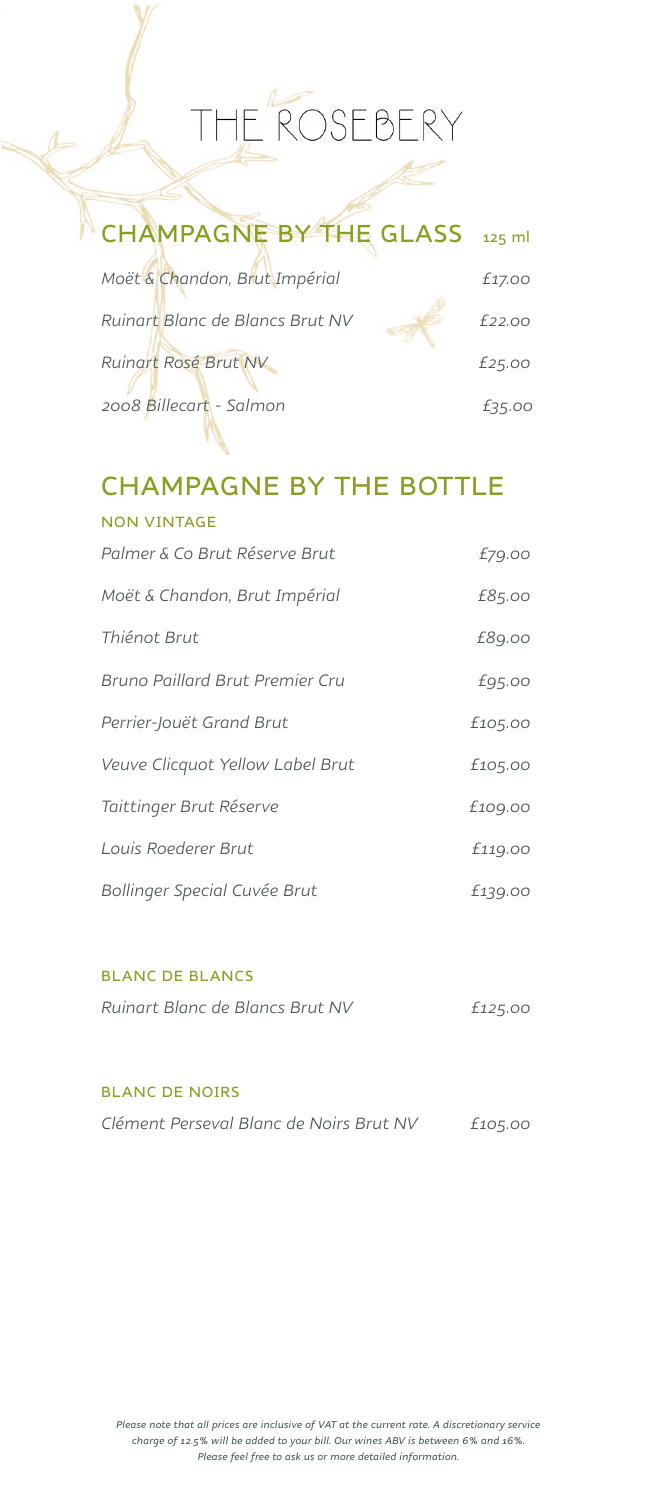## CHAMPAGNE BY THE BOTTLE

| <b>ROSÉ</b>                     |         |
|---------------------------------|---------|
| Thiénot Brut Rosé NV            | £119.00 |
| Ruinart Brut Rosé NV            | £142.00 |
| Billecart - Salmon Brut Rosé NV | £165.00 |

#### VINTAGE AND PRESTIGE

| 2008 Veuve Clicquot Brut Vintage Rosé | £185.00 |
|---------------------------------------|---------|
| 2008 Billecart - Salmon               | £198.00 |
| 2009 Dom Pérignon Brut                | £355.00 |
| 2007 Louis Roederer Cristal Brut      | £495.00 |
| 2004 Dom Pérignon Brut Vintage Rosé   | £655.00 |
|                                       |         |

#### SPARKLING WINES

| Contadi Castaldi Brut Fanciacorta Docq<br>(Italy) | £75.00 |
|---------------------------------------------------|--------|
| Ambriel Classic Cuvée<br>(England)                | £89.00 |